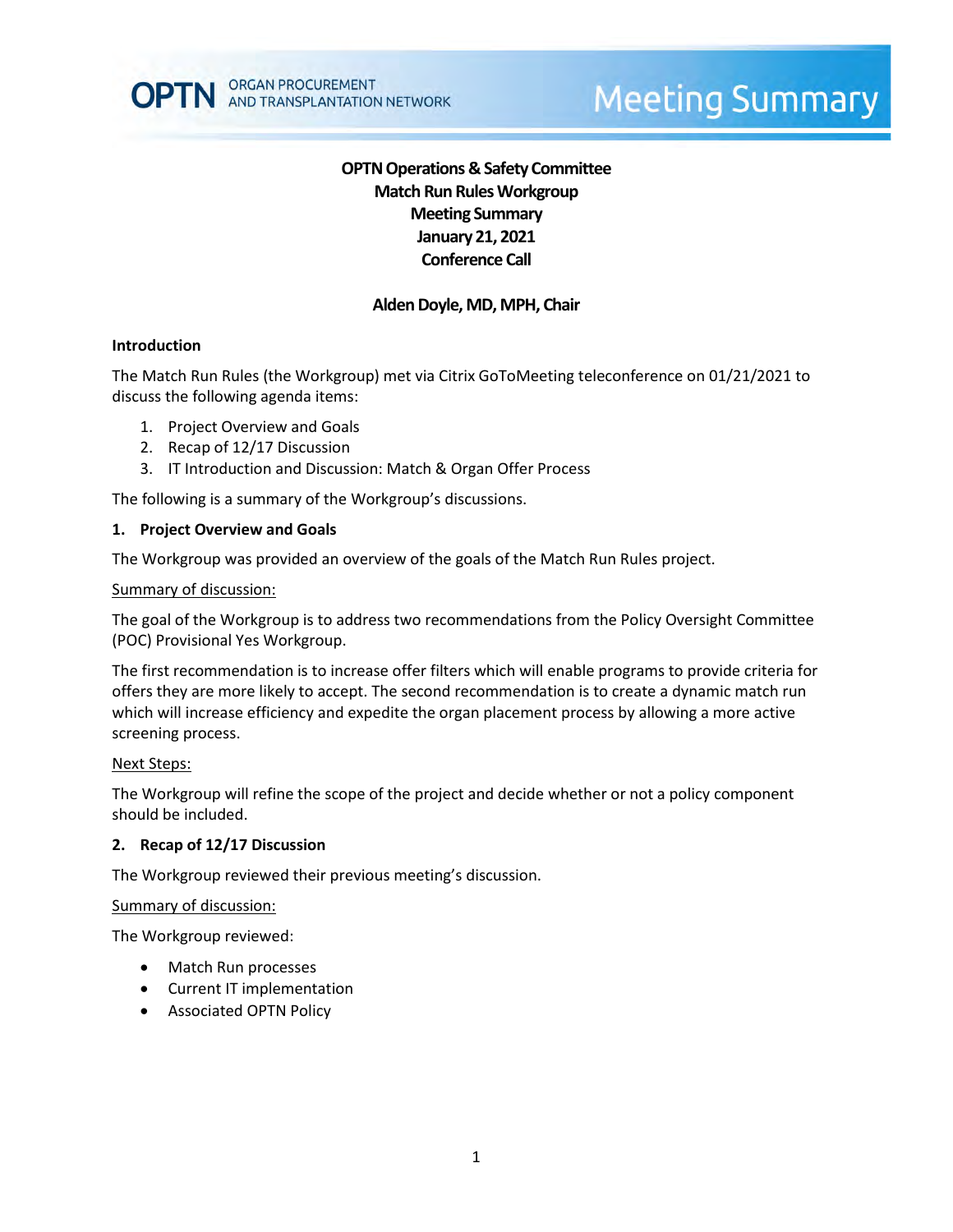# **3. IT Introduction and Discussion: Match & Organ Offer Process**

The Workgroup continued to reviewed match and organ offer processes, current IT implementation efforts, associated OPTN policy, and upcoming improvement efforts related to matching and organ offer processes.

# Summary of discussion:

A member suggested having further discussion regarding dual kidney offers during this project.

The Chair asked if increased offer filters allows for applying compounding filters (i.e. if this, then this) for individual candidates at time of listing. Staff responded that this concept is not part of the offer filters pilot project but expressed interest in further discussions. The member stated that individual level filtering will increase efficiency when placing more medically complex organs. Other members agreed with this concept.

Another member asked if artificial intelligence has been used to evaluate offer acceptance data and create criteria. Staff responded that the offer filters pilot program used modeling to establish suggested filters. The modeling was based on an analysis of two years of organ offer practices for participating programs. Staff added that there is interest in utilizing machine learning in order to provide better support tools. A member cautioned the use of machine learning because it is a system which utilizes information on past behavior. The member stated that transplant programs need to be enabled to make decisions based on their patients and not on their past organ acceptance practices.

Another member suggested the ability to inform transplant programs of potential incoming offers. The member stated that transplant programs could see potential incoming organ offers in DonorNet which allows the ability to proactively review organ offers.

## Next steps:

The Workgroup will continue discussions regarding match and organ processes.

## **Upcoming Meeting**

- February 18, 2021 (teleconference)
- March 18, 2021 (teleconference)